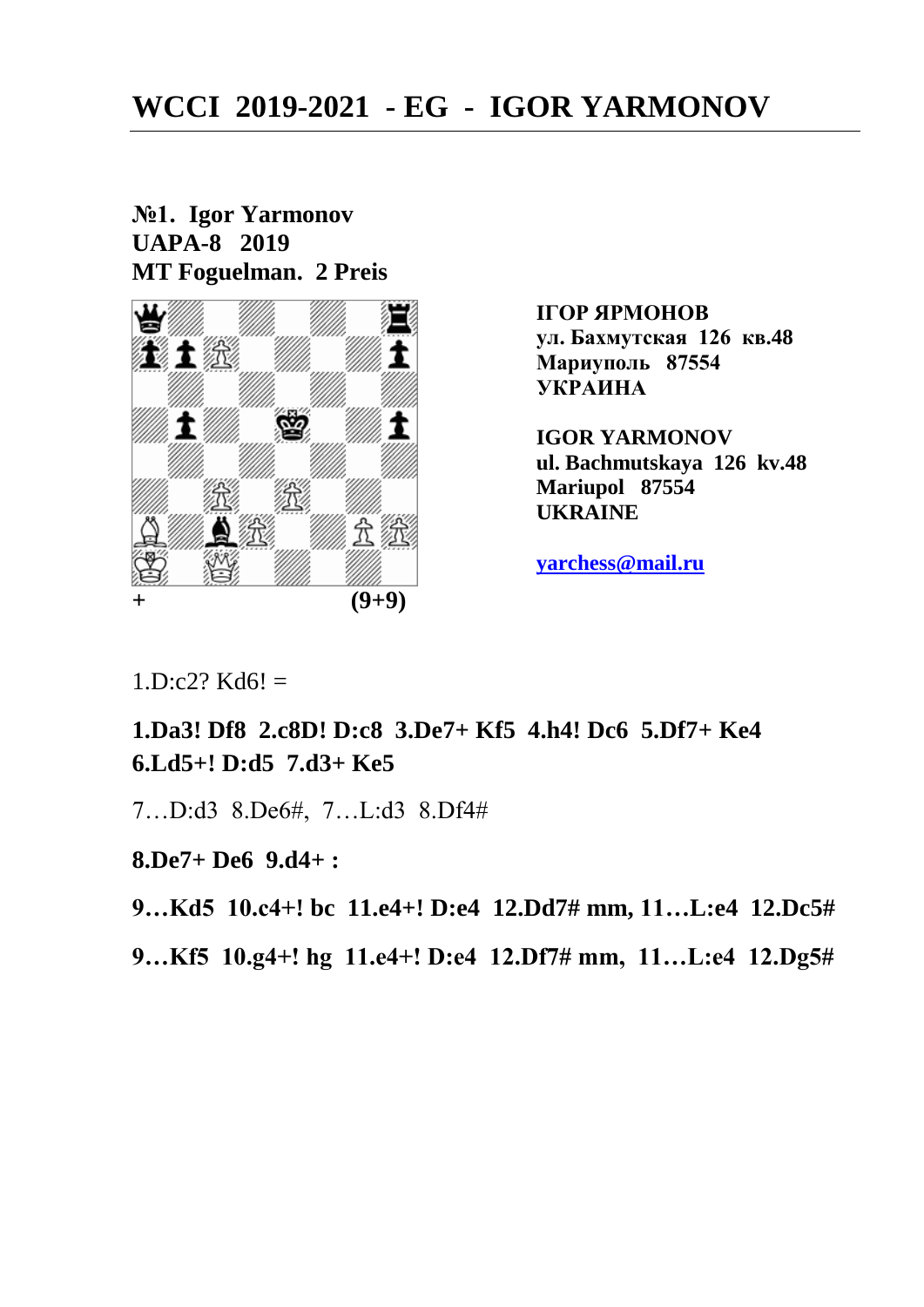**№2. Igor Yarmonov JT L.Kekely-60, 2019 1-2 Preis**



**IGOR YARMONOV ul. Bachmutskaya 126 kv.48 Mariupol 87554 UKRAINE** 

**[yarchess@mail.ru](mailto:yarchess@mail.ru)** 

1.Tf6? L:e4! --+

**1.Sf6! g5+ 2.Kg3 ghS+ 3.D:h1+K:h1 4.Sd2! L:c2 5.T:c3 Th3+ 6.K:h3 Th8+ 7.Kg3 Th3+ 8.K:h3 Dh8+ 9.Sh5 D:c3+ 10.Sg3+ Kg1 11.Tb1+! L:b1 12.Sf3+ Kf2**  (12…D:f3 - stalemate #1) **13.Se4+ K:f3**  (13…L:e4 - stalemate #2) **14.S:c3 Ld3 15.Se2! Lc4** 

 $(15...L:e2 - \text{stalement} \#3, 15...K:e2 16.Kg3, 17.h4 = )$ 

**16.Sg3 La6 17.Se2! =**, positional draw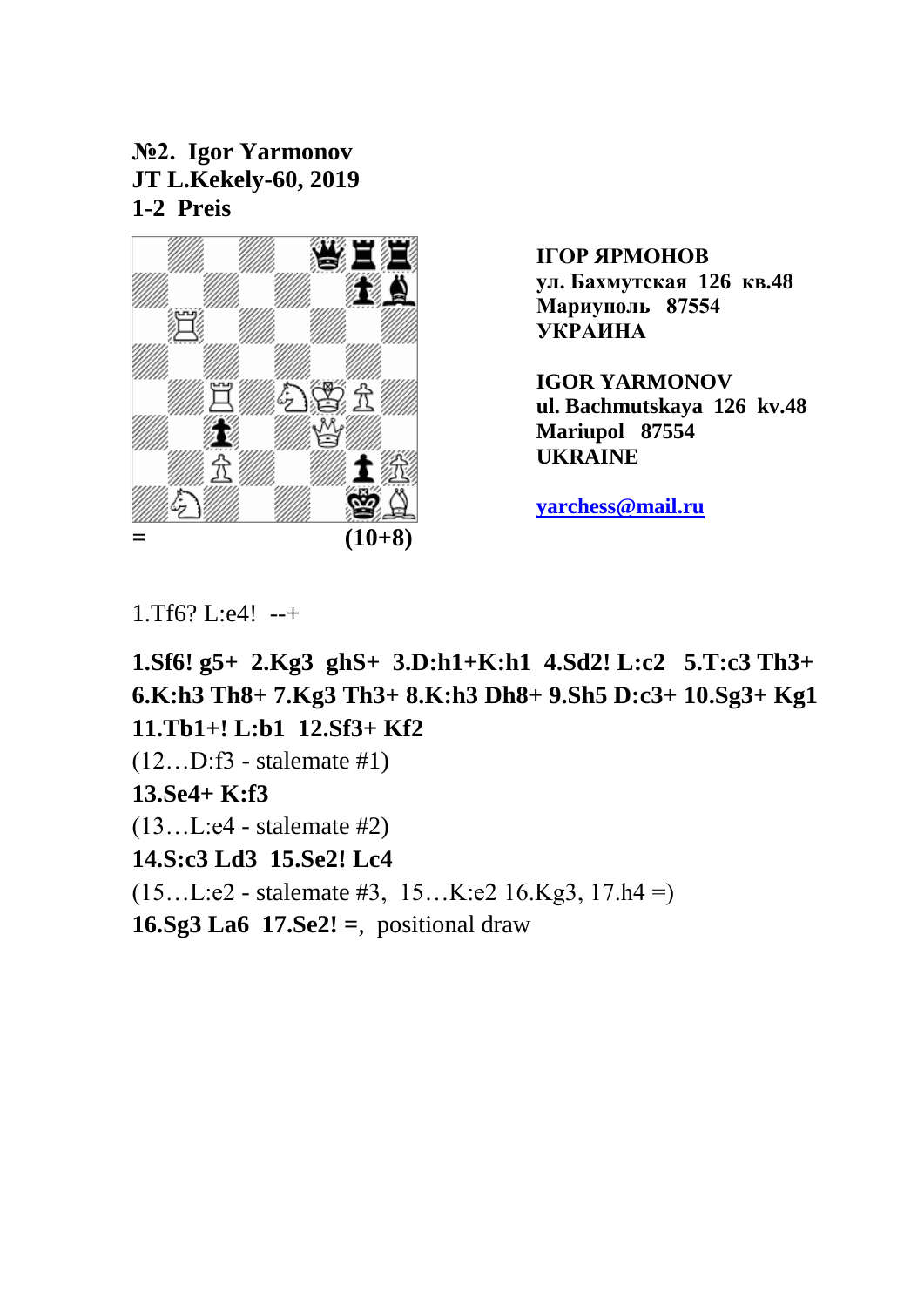**№3. Igor Yarmonov JT Azerbaijan CCC – 50, 2020 3 rd honourable mention**



**IGOR YARMONOV ul. Bachmutskaya 126 kv.48 Mariupol 87554 UKRAINE** 

**[yarchess@mail.ru](mailto:yarchess@mail.ru)** 

1.Sd5? Df8! 2.hgD (2.h8D Dd6+ (или 2…D:a8+) 3.Kb7 D:d5+ --+) D:g8 3.Kc5 Df8+ 4.Kc4 Db4+! 5.S:b4 ab --+

**1.h8D! D:h8** (или 1…Se7+ 2.Kc5) **2.Kc5 Se7 3.Sd5!** 

Ложный след: 3.Sd1? f5! 4.d4 D:d4+ 5.K:d4 Kb4,Kb5! --+

## **3…f5 4.d4!**

(4.Sc3+? D:c3 5.dc c6 6.Lb7 h2 7.La6 h1D 8.Lc4 Dg1+/Dd5+)

**4…D:d4+ 5.K:d4 S:d5 6.Kc5!!** 

 $(6.L:d5? Kb4,Kb5! --+)$ 

**6…Sb4! 7.Lf3 h2 8.Ld1! Sa6+** 

8… h1D(T) 9.c4+! D(T):d1 stalemate #1

**9.Kc4 h1D(T) 10.c3+ D(T):d1** stalemate #2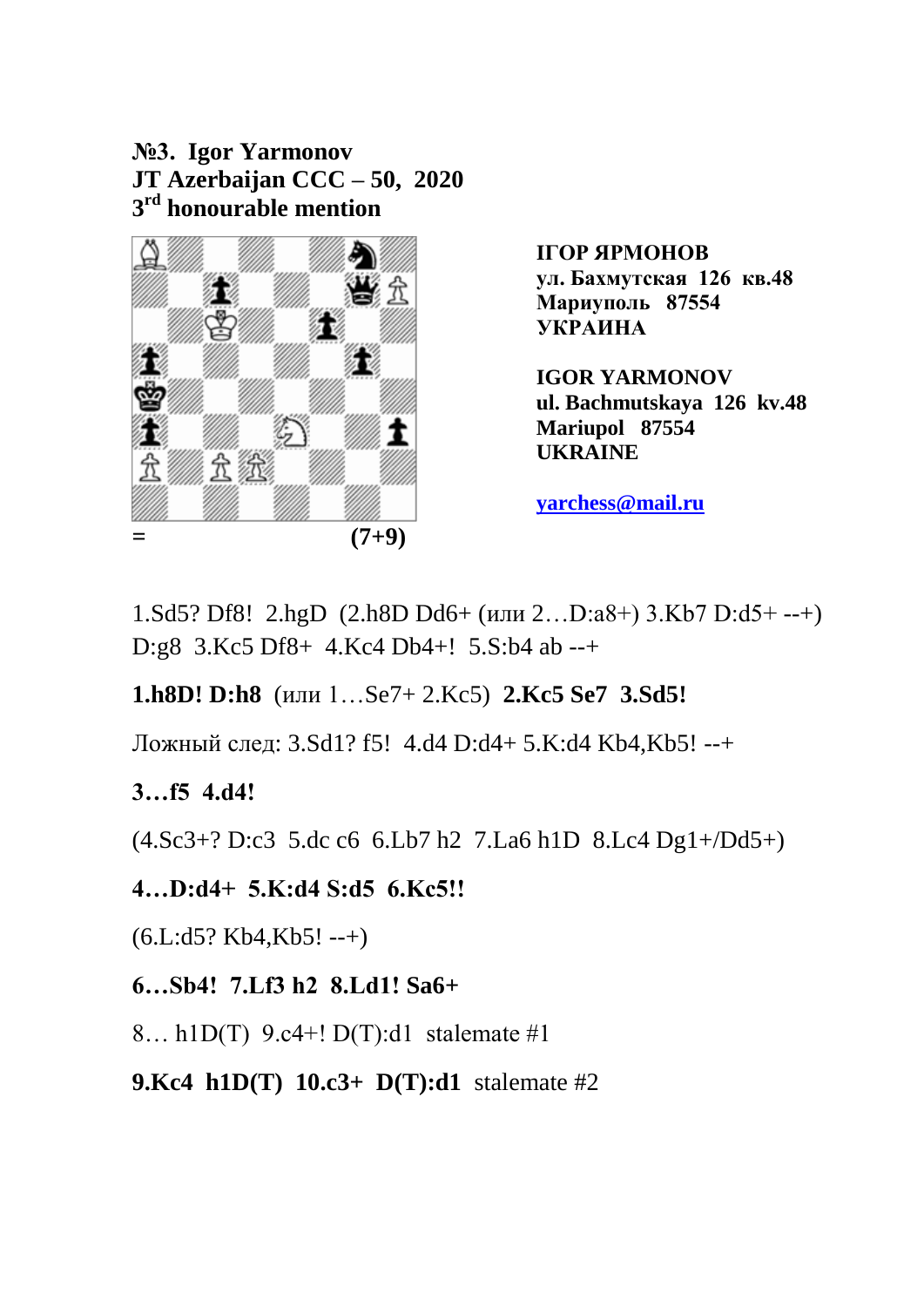**№4. Igor Yarmonov UAPA-12 2020, MT F.Benko-110. Sp. hm**



**IGOR YARMONOV ul. Bachmutskaya 126 kv.48 Mariupol 87554 UKRAINE** 

**[yarchess@mail.ru](mailto:yarchess@mail.ru)** 

1.e3+? Ke1/Kg1!

## **1.D:d3! T:b4+ 2.cb Sb6+ 3.Ka5! Sc4+! 4.L:c4 de4+**

(4…dc4+ 5.Ka6 cd3 6.Sc4! +--)

## **5.Lb5! ed3 6.Sc4! D:e2**

Domination! 6…Dd5(f5) 7.e4+, 6…Dd4(f4) 7.e3+, 6…De4 7.ed3+

#### **7.T:e2+ de 8.Se5! Le8**

8…e1D 9.Sd3+ Kf1 10.S:e1+ K:e1 11.Lc4! +-

**9.L:e8 Ke3 10.Sf3! K:f3 11.L:h5+ Kf2 12.L:e2 +--**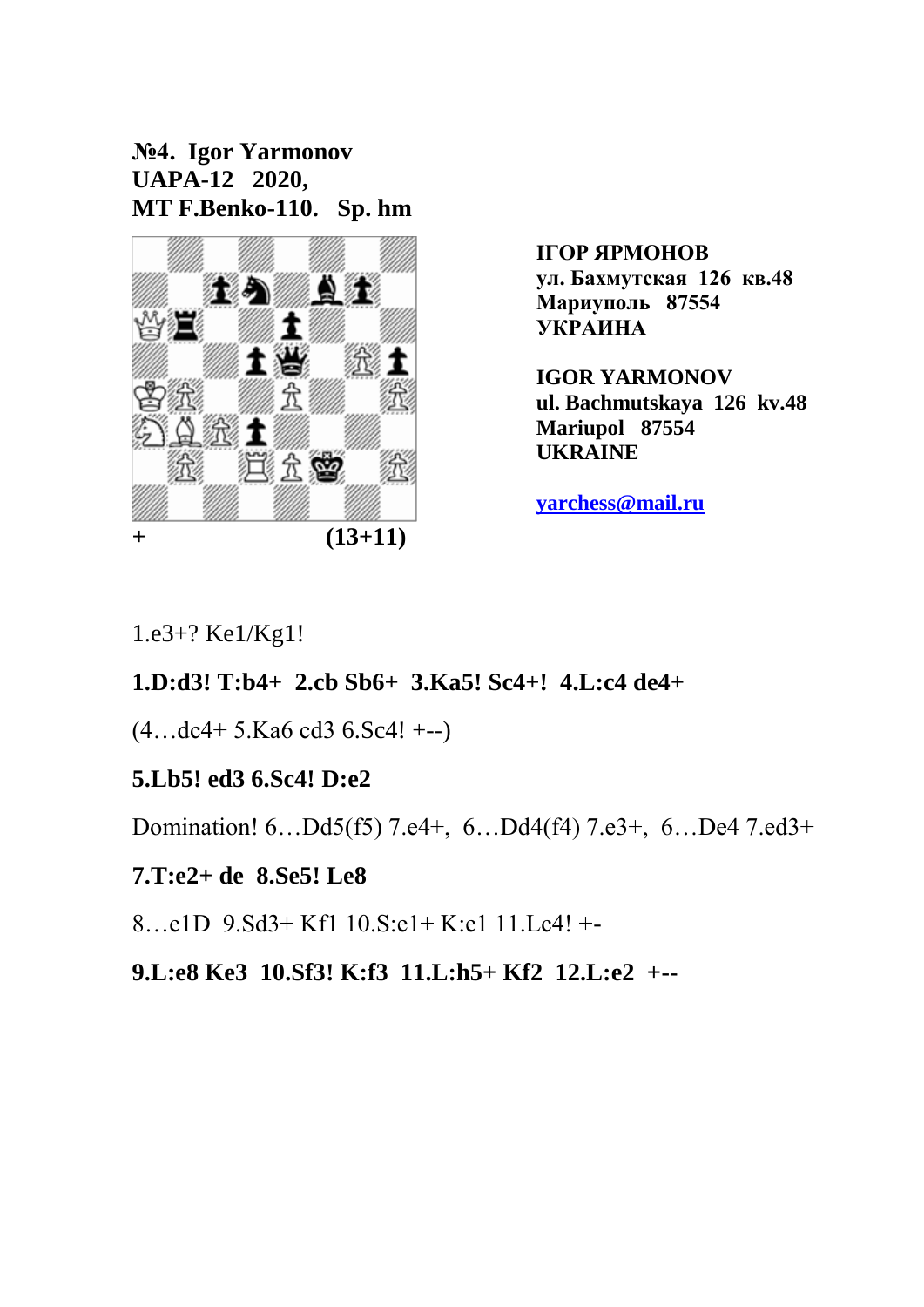**№5. Igor Yarmonov Cescoslovensky Sach 5/2021**



**IGOR YARMONOV ul. Bachmutskaya 126 kv.48 Mariupol 87554 UKRAINE** 

**[yarchess@mail.ru](mailto:yarchess@mail.ru)** 

1.Kf7? Td6! -+, 1.b6? T:b6! -+

## **1.f5! T:g5 2.b6! cb6**

2…c6 3.f6 Tg4 4.f7 Te4+ 5.Kd7 T:d4+ 6.Kc7 Tf4 7.K:b7 c5 8.Kc6 =

#### **3.f6 Kg4**

 $3...b5 4.57 =$ 

## **4.f7 Tg7 5.d5 Kf5! 6.Kd6! Tg6+ 7.Ke7 Tg7**

 $7...Tf6 \ 8. d6 =$ 

#### **8.Kd6! T:f7 = stalemate**